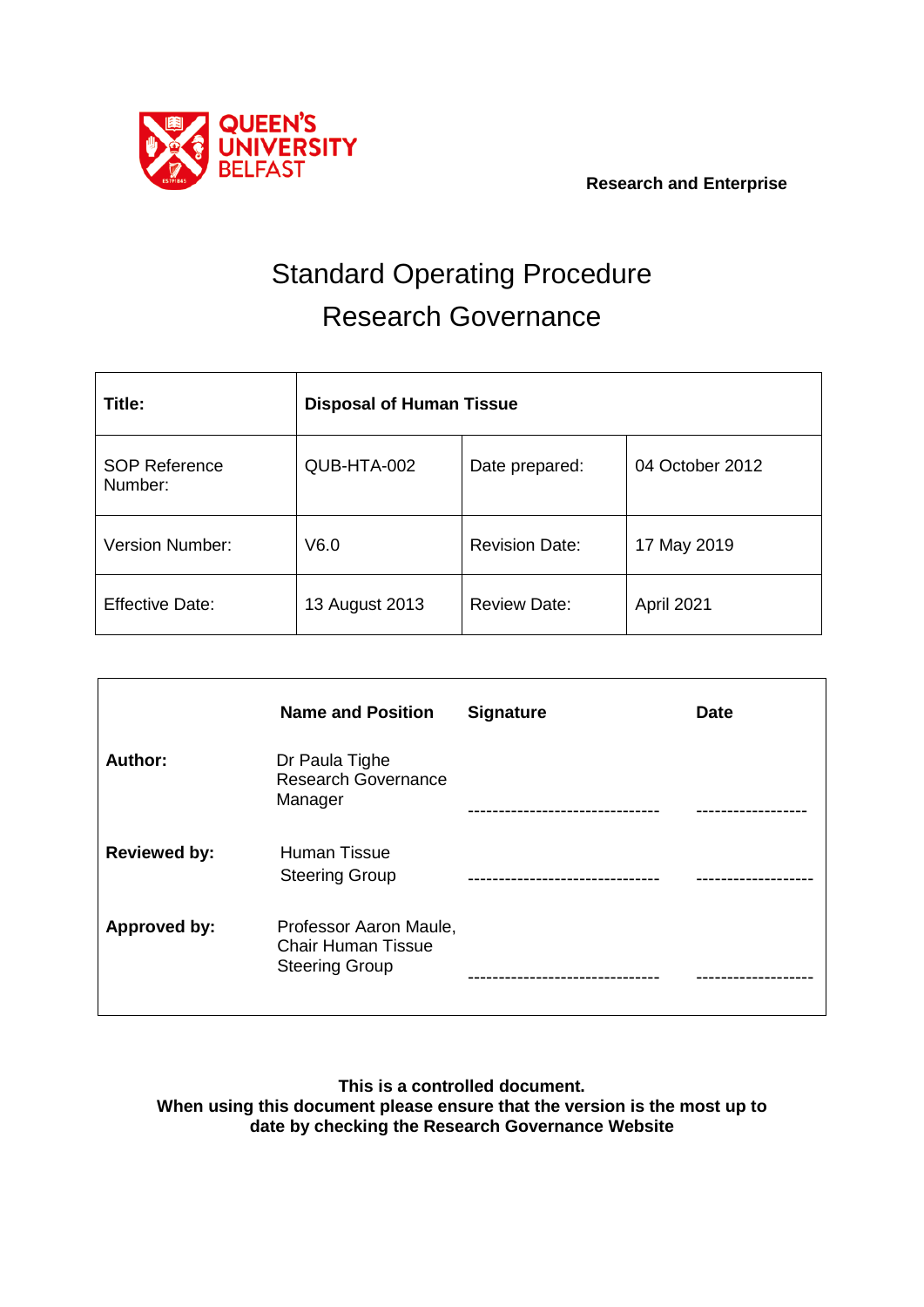# **Do Not Copy**

# Revision Log

| <b>Previous Version</b> | Date of                                    | Reason for                                                                                                     | <b>New Version</b> |
|-------------------------|--------------------------------------------|----------------------------------------------------------------------------------------------------------------|--------------------|
| number                  | Review/Modification<br>Review/Modification |                                                                                                                | <b>Number</b>      |
| FMS&LS/SOP/003/002      | 04/10/12                                   | Rewrite because of<br>integration to Research<br>Governance                                                    | v1.0               |
| $V$ 1.0                 | 27 June 2013                               | Change to Clinical<br><b>Waste Packaging</b><br><b>Regulations</b>                                             | V <sub>2.0</sub>   |
| V <sub>2.0</sub>        | 08 August 2013                             | Change to reflect<br>practices of disposal<br>contractor                                                       | V3.0               |
| V3.0                    | 06 October 2014                            | Periodic review.<br>Queen's Online<br>replaced by Research<br>Governance Website<br>included on cover<br>page. | $V$ 4.0            |
| V4.0                    | 10 April 2017                              | Review in response to<br>Human Tissue<br>Authority's Codes of<br><b>Practice and Standards</b><br>update.      | V <sub>5.0</sub>   |
| Version 4.0             | 17/05/2019                                 | Periodic review. Logo<br>and name of Chair<br>updated on cover<br>page. Web links<br>updated.                  | v5.0               |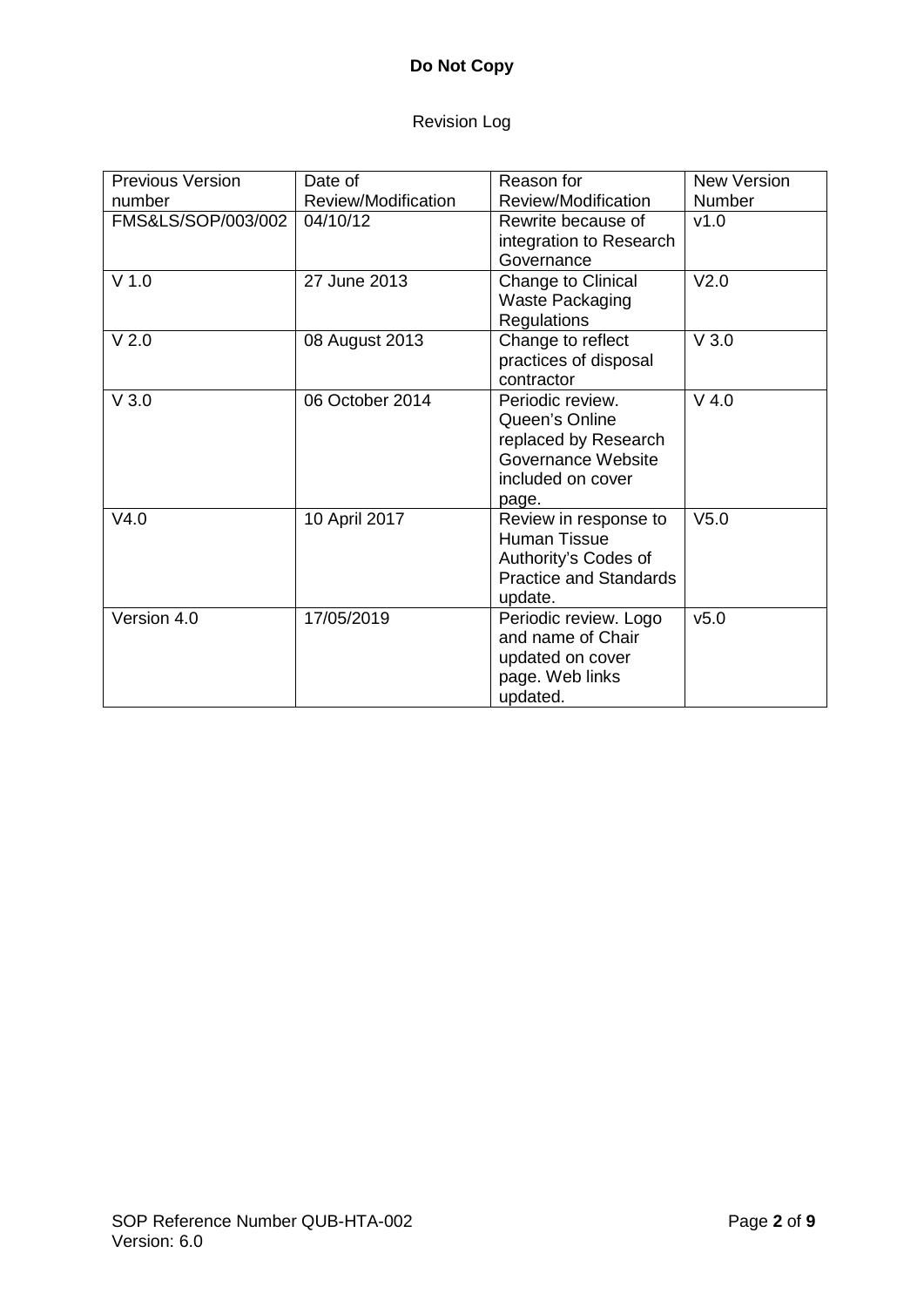# **1. Purpose**

This Standard Operating Procedure (SOP) describes the process for disposal of human tissue as required by the Human Tissue Act 2004 (HT Act).

#### **2. Introduction**

The HT Act came into force on the 1 September 2006 and provides a framework for regulation of research involving the removal, storage, use and disposal of human tissue. The Act requires that human tissue, defined as relevant material, is disposed of appropriately. The disposal requirements may vary depending on whether or not the tissue is from the living or the deceased. Research participants, or their relatives, should be made aware of how their tissue will be disposed of as part of the consent process. The Human Tissue Authority (HTA) Code of Practice and Standard E Research provides guidance on the standards expected for the disposal of human tissue.

#### **3. Scope**

This SOP applies to all members of University staff; both academic and support staff as defined by Statute 1 and including honorary staff and students who are responsible for the disposal of relevant material in the areas licensed for research by the HTA at Queen's University Belfast.

Note: Human tissue samples collected as part of a clinical trial of an investigational medicinal product (CTIMP) or samples acquired from the Northern Ireland Biobank will have their own procedures and requirements and should not follow this SOP.

#### **4. Responsibilities**

# **4.1 Designated Individual**

The Designated Individual (DI) is responsible for ensuring that appropriate disposal procedures and practices are in place as required by the terms of the HTA licence.

# **4.2 Person Designated**

The Person Designated (PD) is responsible for providing advice and guidance on appropriate disposal procedures and practices in their area as required.

#### **4.3 Chief Investigator or custodian of the samples**

The Chief Investigator (CI) or custodian of the samples is responsible for ensuring all human tissue is disposed of appropriately in accordance with the requirements of HT Act, that disposal records are maintained and that the Human Tissue Register is updated to reflect any disposal.

#### **4.4 Researcher or other support staff**

The researcher or other support staff delegated the task of disposing of human tissue must ensure that the disposal is carried out in accordance with this SOP and that appropriate disposal records are maintained.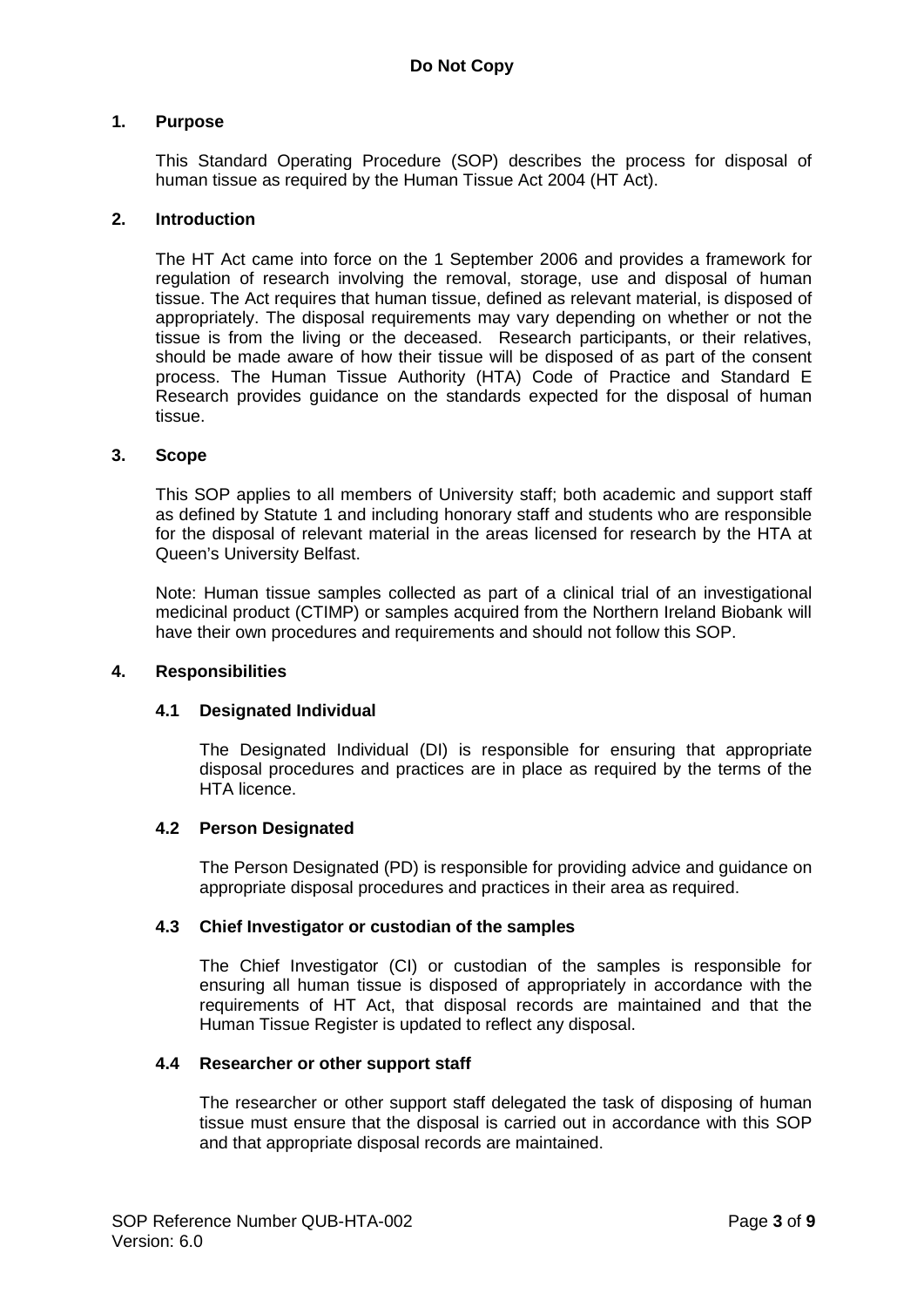# **5. Procedure**

# **5.1 General**

The HT Act defines relevant material as material that has come from the human body and consists of or includes human cells (see HTA website <http://www.hta.gov.uk/> for a full list of relevant material).

Human tissue must be treated in a dignified manner and disposed of separately to other waste.

When human tissue is acquired from another establishment, the disposal requirements stipulated in the Material Transfer Agreement (MTA) or Service Level Agreement (SLA) must be adhered to.

All health and safety requirements with regards to the disposal of human tissue (ie for hazardous material) must be followed. The University's Biological Safety and Chemical Safety Policy provide further information (https://www.qub.ac.uk/directorates/EstatesDirectorate/UniversitySafetyService/). Risk assessments must be completed for all research activities involving human tissue, including disposal, to minimise the risk of contamination and protect the health and safety of staff, students and visitors.

# **5.2 Disposal Procedure**

# **5.2.1 Primary Packaging**

All relevant material for disposal must be contained in an appropriate clinical waste bin as detailed in **(Appendix 1)** unless burial or cremation is deemed more appropriate.

Anatomical waste should be placed in a red-lidded bin. Anatomical waste is defined as relevant material that is a recognisable (for example a whole eye would be classed as anatomical waste whereas a sample of vitreous humour would not).

All clinical waste bins containing relevant material must be destined for incineration. Care must be taken as orange-lidded 60 litre bins are heattreated and sent to deep land fill. However orange-lidded sharps bins are incinerated and would be suitable for the disposal of relevant material.

Each clinical waste bin **must**:

- Only contain human tissue or material contaminated with human tissue;
- Be assembled according to the manufacturer's instructions;
- Be labelled "HTA relevant material only";
- Be signed and dated by the person assembling/closing the container;
- Have a traceable label.

Each clinical waste bin **must not**:

- With the exception of 'sharps' bins be used for the disposal of sharps;
- Be filled more than  $\frac{3}{4}$  full: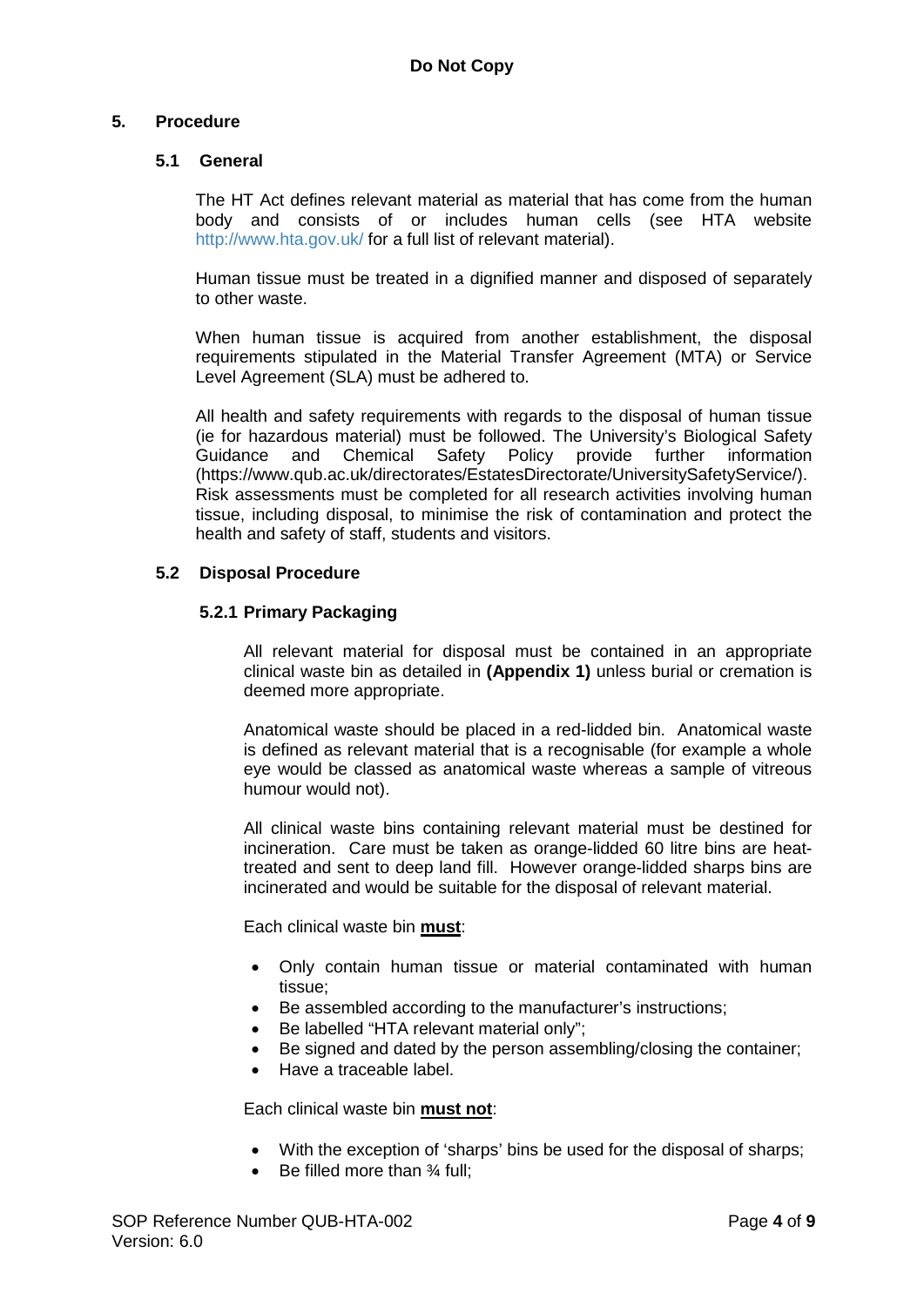• Be placed within a yellow/orange bag.

# **5.2.2 Disposal of primary packaging containing human tissue**

- (i) Bins should be permanently sealed and tagged then placed in a designated collection area;
- (ii) Designated areas must not be within publicly accessed areas or food preparation areas;
- (iii) Designated areas must be well ventilated;
- (iv) At the point of origin, human tissue destined for disposal should be stored no longer than necessary and in appropriate conditions.

Guidelines on clinical waste packaging for disposal are given in Appendix 1.

#### **5.3 Disposal of tissue from the deceased**

Tissue samples from the deceased should be handled in accordance with the wishes of the deceased person or their relatives when the expressed method of disposal is reasonable and legal.

Human tissue removed from the deceased can only be used for research purposes if appropriate informed consent is in place. Consideration should be given to disposal arrangements at the time of obtaining consent and the disposal procedures explained to the individual providing the consent.

Disposal options available for tissue from the deceased include incineration, cremation or burial.

# **5.3.1 Existing holdings**

The term existing holdings refers to human tissue collected prior to the implementation of the HT Act on the 1 September 2006. Existing holdings may include blocks, slides, organs and bones.

(i) Unidentifiable existing holdings

The HTA consider existing holdings of tissue from the deceased to be unidentifiable if:

- There is no label or identification mark affixed to the organ or tissue;
- There is a label or identification mark but this cannot be linked to any existing record;
- There is a label or identification mark which can be linked to a record but identification requires a link with records or registers that no longer exist

Unidentifiable existing holdings from the deceased may be disposed of by incineration, burial or cremation as appropriate.

#### (ii) Identifiable existing holdings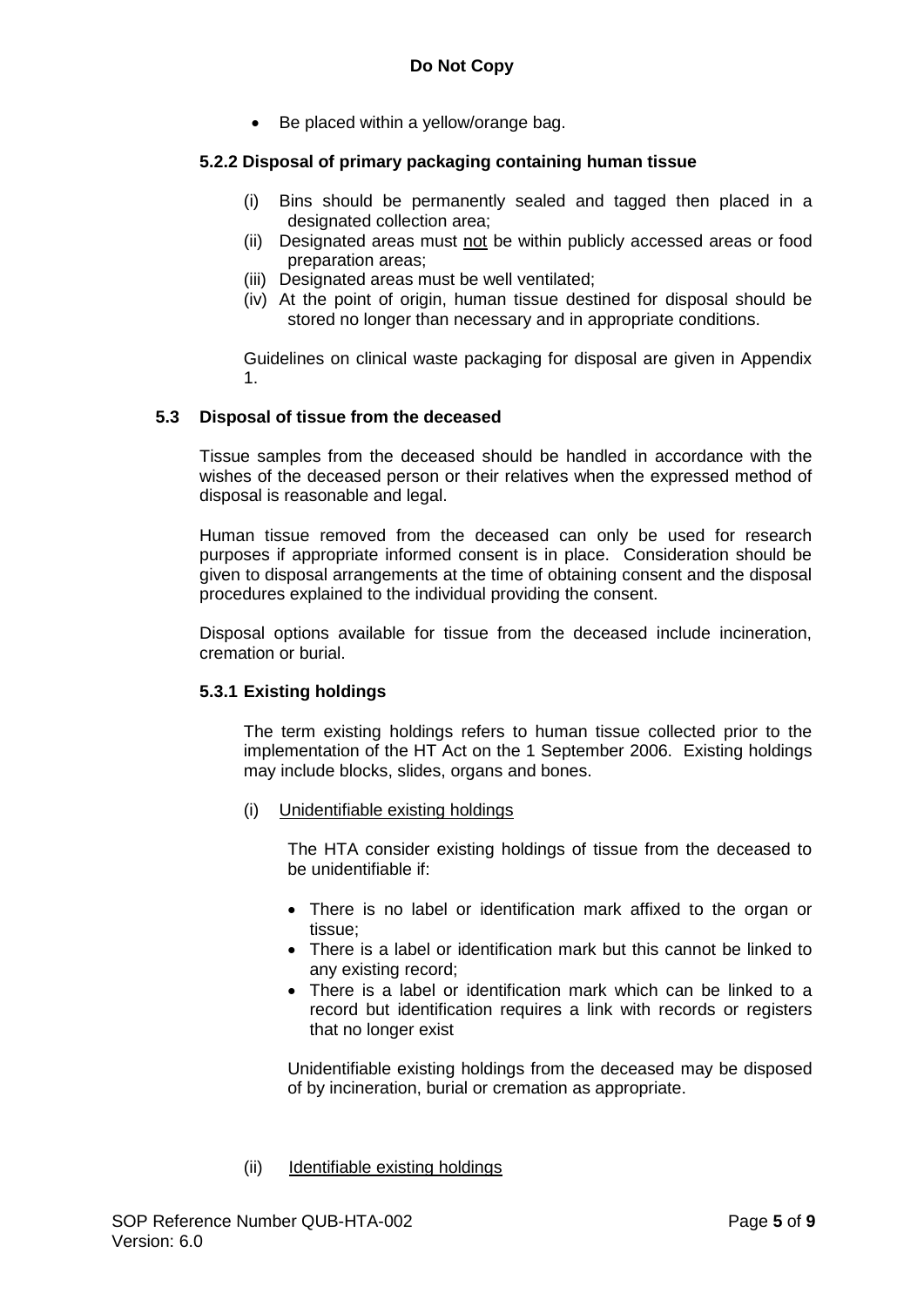Identifiable existing holdings for which relatives are in contact with the University should be retained until such times as the relatives can make their wishes clear.

If it is not possible to make contact with a relative or if contact is made but subsequently lost identifiable existing holdings may be considered to be unclaimed and disposed of by incineration, burial or cremation as appropriate.

### **5.4 Disposal of tissue from the living**

Human tissue taken from the living, including tissue no longer being stored for a scheduled purpose (ie research), should normally be disposed of by incineration and in accordance with the disposal procedure described under 5.2. There may be practical exceptions which limit incineration as a disposal method for some forms of relevant material (eg 24 hour urine collections). If unsure, researchers are advised to consult with the PD for their area on the most appropriate disposal method.

#### **5.4.1 Surplus human tissue**

Surplus human tissue acquired from the living as a result of participating in research, receiving medical treatment or undergoing diagnostic testing can be treated as waste and should be disposed of by incineration in accordance with the disposal procedure described under 5.2. Surplus human tissue also includes tissue fragments trimmed from the sample before it is processed for histology and tissue sections trimmed from wax-embedded blocks prior to use.

# **5.4.2 Existing holdings**

Identifiable and unidentifiable human tissue removed from the living prior to the implementation of the HT Act on the 1 September 2006 should be disposed of by incineration and in accordance with the disposal procedure described under 5.2.

# **5.5 Disposal documentation/records**

The following information must be recorded in local records for the disposal of relevant material:

- Date of disposal;
- Name of person undertaking the disposal;
- Name of the CI/custodian of the samples;
- Unique sample identification number (or series);
- Method of disposal:
- Reason for disposal (eg end of study, analysis complete, withdrawal of consent).

A suggested disposal form template is provided in Appendix 2. The CI is responsible for ensuring the Queen's Online (QOL) Tissue Register is updated following disposal of any relevant material.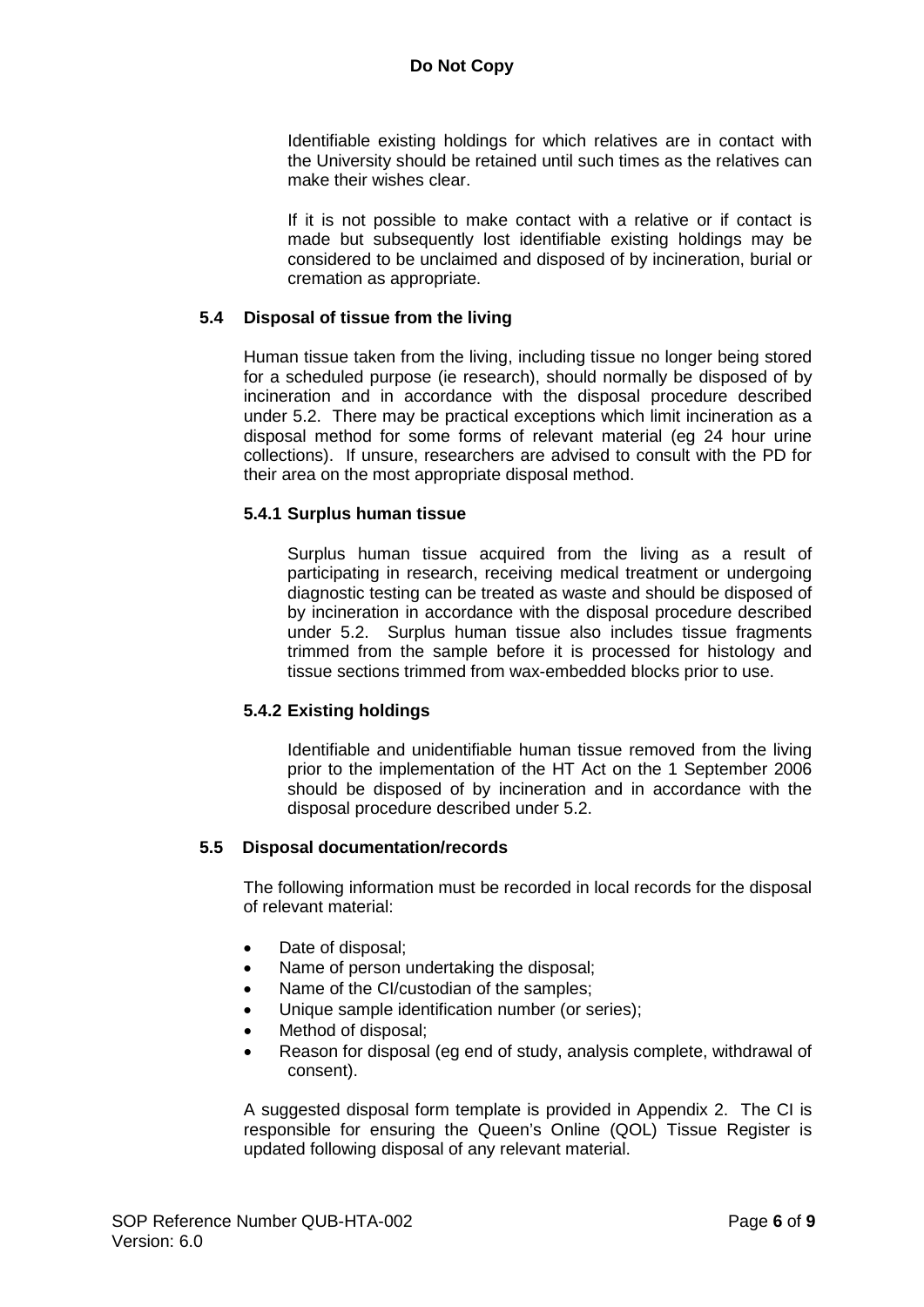# **6. References**

Human Tissue Authority Code of Practice and Standards E Research <https://www.hta.gov.uk/hta-codes-practice-and-standards> (last accessed May 2019)

# Human Tissue Authority Code of Practice and Standards A Guiding Principles and the Fundamental Principle of Consent

<https://www.hta.gov.uk/hta-codes-practice-and-standards> (last accessed May 2019)

#### Human Tissue Authority definition of relevant material

[https://www.hta.gov.uk/policies/list-materials-considered-be-%E2%80%98relevant](https://www.hta.gov.uk/policies/list-materials-considered-be-%E2%80%98relevant-material%E2%80%99-under-human-tissue-act-2004)[material%E2%80%99-under-human-tissue-act-2004](https://www.hta.gov.uk/policies/list-materials-considered-be-%E2%80%98relevant-material%E2%80%99-under-human-tissue-act-2004) (last accessed May 2019)

#### QUB Safety Service

<https://www.qub.ac.uk/directorates/EstatesDirectorate/UniversitySafetyService/> (last accessed May 2019).

# **7. Appendices**

| Appendix 1 | Guidelines on clinical waste packaging for disposal List |
|------------|----------------------------------------------------------|
| Appendix 2 | Disposal form template                                   |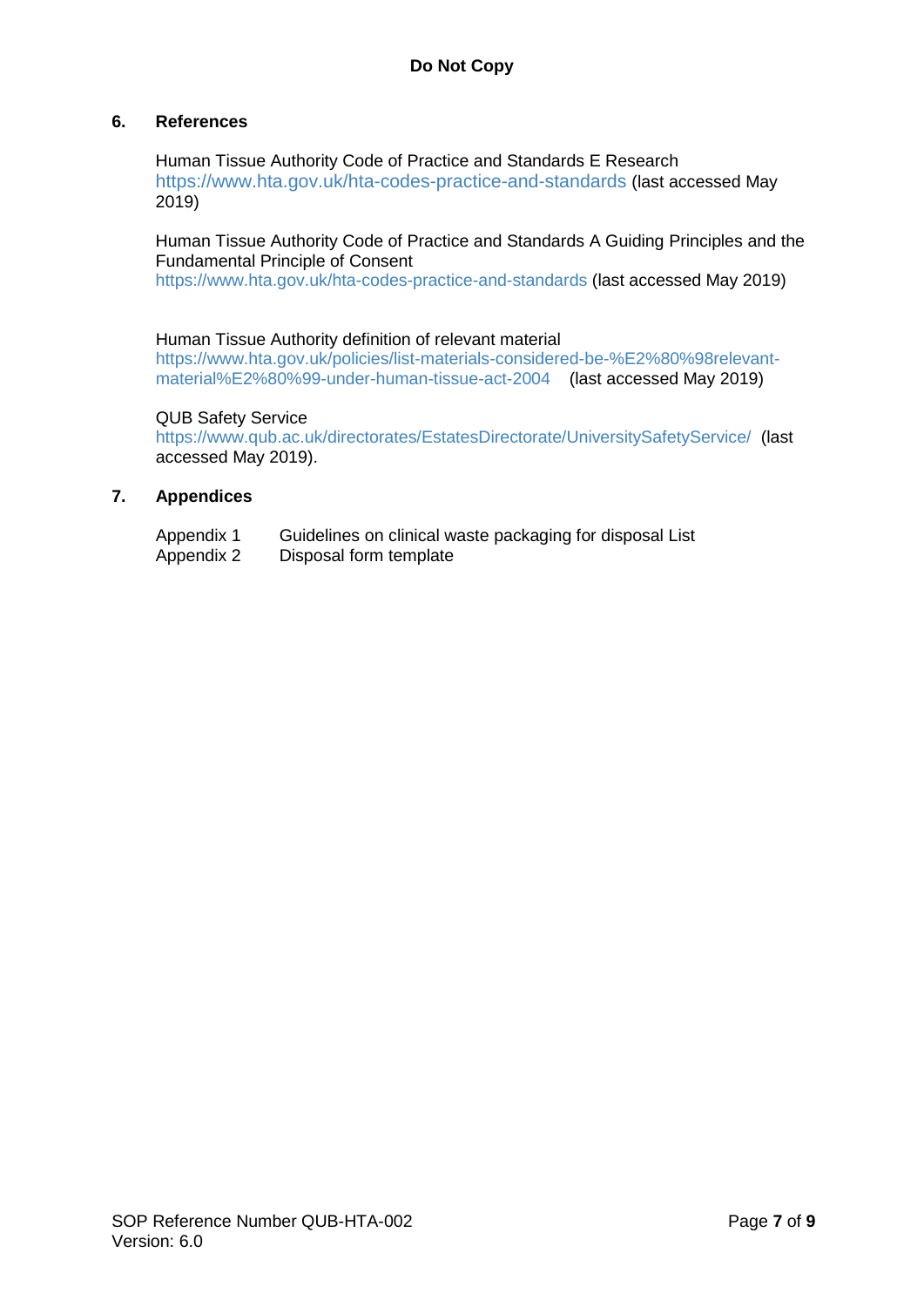### **Guidelines on Clinical Waste Packaging for Disposal**

Freezers in the MBC store are for waste that is likely to undergo putrefaction. The empty bins in the freezer should be either labelled "HA" for receiving human anatomical waste or "VA" for receiving animal anatomical waste by the first user of a particular bin. Alternatively the tissue could be formalin fixed by appropriately trained personnel.

Every container should be uniquely labelled (lab number and building, ie 135WMB) and identifiable and all the relevant details recorded in the clinical waste log book.

The Contractor will not accept waste in any other type of container such as clinical waste plastic bags or "home-made" containers.

| <b>Type of clinical waste</b> | <b>Contents</b>                           | <b>Waste category code</b>                      |
|-------------------------------|-------------------------------------------|-------------------------------------------------|
| bin                           |                                           |                                                 |
|                               |                                           |                                                 |
| 60 litre Red-lidded burn bin  | Human tissue/anatomical waste             | <b>HA</b><br>Additionally, bin must be labelled |
|                               |                                           | "HTA Relevant Material Only"                    |
| Destination: Incineration     | Animal tissue/anatomical waste            | VA                                              |
| 60 litre Yellow-lidded burn   | Laboratory waste or other waste not       |                                                 |
| bin                           | suitable for heat treatment*              | H I                                             |
| Destination: Incineration     |                                           |                                                 |
| 60 litre Orange-lidded burn   | Infectious or potentially infectious      |                                                 |
| hin                           | clinical waste contaminated with bodily   | HT or HL                                        |
| Destination: Heat-Treatment & | fluids and/or free fluids. Must NOT       |                                                 |
| Deep Land Fill                | contain HTA relevant material*            |                                                 |
| <b>Orange Bag</b>             | Infectious or potentially infectious soft |                                                 |
|                               | clinical waste contaminated with bodily   | HT or HL                                        |
| Destination: Heat-Treatment & | fluids e.g. gloves & tissues. Must NOT    |                                                 |
| Deep Land Fill                | contain HTA relevant material*            |                                                 |
| 60 litre Purple-lidded burn   | Clinical waste contaminated with          |                                                 |
| hin                           | cytotoxic and cytostatic material (EtBr   | <b>HY</b>                                       |
| Destination: Incineration     | gels etc)                                 |                                                 |
| Orange lidded sharps bins     | Laboratory clinical sharps                | <b>HT</b>                                       |
| Destination: Heat-Treatment & |                                           |                                                 |
| Deep Land Fill                |                                           |                                                 |
| Orange lidded sharps bins     | Laboratory clinical sharps contaminated   | HA or HAS                                       |
| <b>WHEN SEALED, PLACE IN</b>  | with human waste                          | Additionally, bin must be labelled              |
| <b>60L RED LIDDED HA BIN</b>  |                                           | "HTA Relevant Material Only"                    |
| Destination: Incineration     |                                           |                                                 |

1Please note the 60 litre burn bins must not be used for sharps – they are thin gauge plastic and are not designed to contain sharps.

2HTA relevant waste material from the living must be disposed of by incineration only. No HTA relevant waste materials may disposed of by any route that culminates in land-fill. (HTA relevant waste material from post mortem must be disposed of in accordance with the consent given and/or the wishes those giving consent on behalf of the deceased so long as lawful).